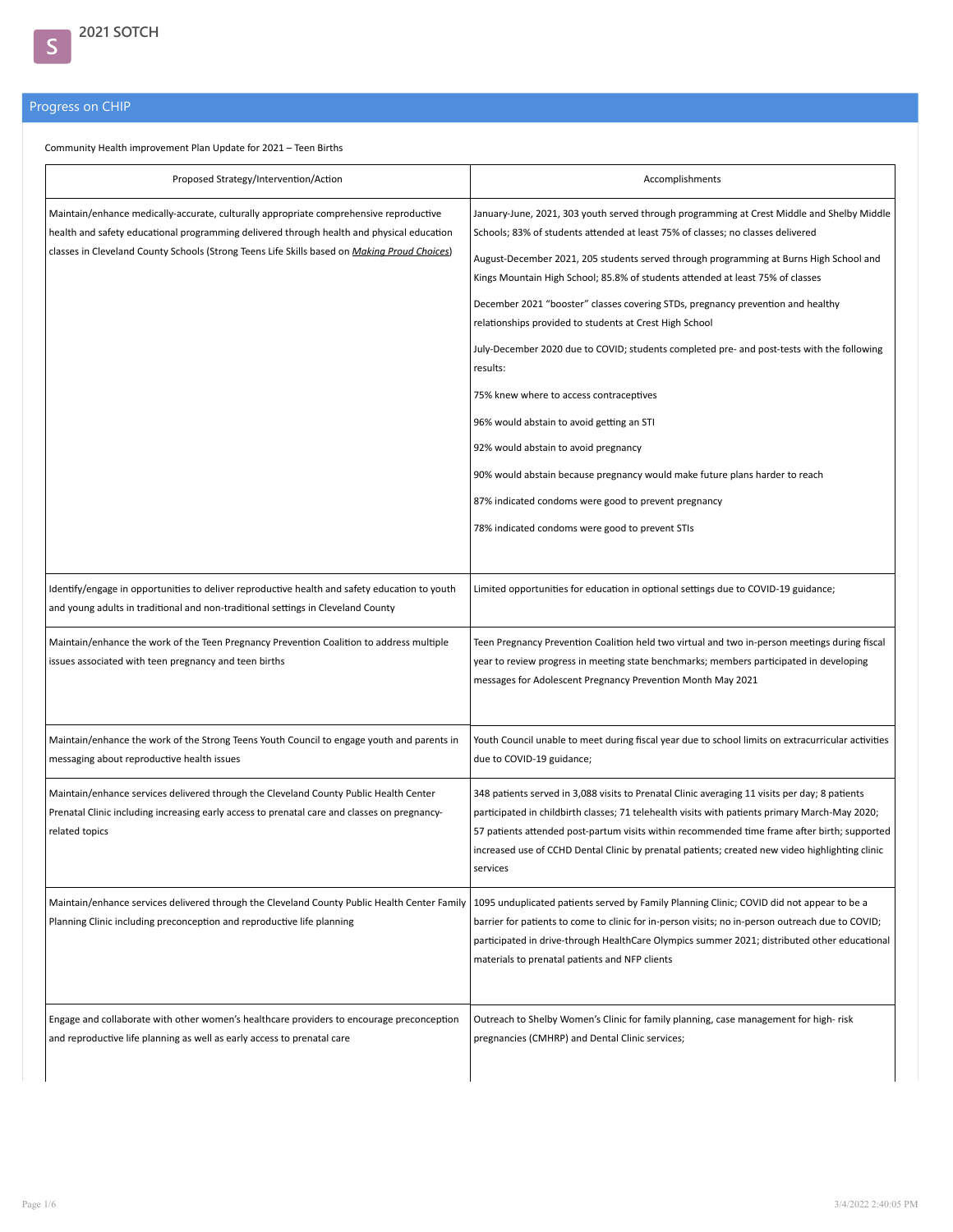| Engage faith communities, especially through the Faith/Community Nurse Program, to deliver<br>messages about preconception and reproductive life planning and to encourage early prenatal<br>care                   | Limited activities - provided educational materials - due to sponsor (Atrium HealthCare)<br>restrictions on community activities                                                                                                                                                                                                                                                                                                                                                                                                                                                                                                                                                                                                                                                                                                                                 |
|---------------------------------------------------------------------------------------------------------------------------------------------------------------------------------------------------------------------|------------------------------------------------------------------------------------------------------------------------------------------------------------------------------------------------------------------------------------------------------------------------------------------------------------------------------------------------------------------------------------------------------------------------------------------------------------------------------------------------------------------------------------------------------------------------------------------------------------------------------------------------------------------------------------------------------------------------------------------------------------------------------------------------------------------------------------------------------------------|
| Maintain/enhance Nurse-Family Partnership and other home visiting programs to serve low-<br>income, high risk mothers during pregnancy and after delivery                                                           | Served 52 families total during fiscal year with 26 new enrollments; 15 babies born to<br>participants; two drive-by graduation events to guarantee no-contacts during COVID; organized<br>drive-through HealthCare Olympics serving 120+ cars and providing information from ten<br>community organizations serving families and children                                                                                                                                                                                                                                                                                                                                                                                                                                                                                                                       |
| Design and deliver community messaging campaign regarding issues around teen pregnancy,<br>teen births, access to care and healthy mothers/babies using multiple media formats                                      | Teen Pregnancy Prevention Coalition produced a series of Frequently Asked Questions about<br>reproductive health posted on Facebook and web site as FAQ Fridays;<br>Coalition provided a series of Facebook posts during October featuring local residents to<br>promote Let's Talk Month with positive messages about parent/child communication about<br>reproductive health;<br>Coalition also sponsored print and electronic updates of Private Matters - A Student Resource<br>Guide and Parent Survival Guide distributed to students and parents in Cleveland County<br>Schools;<br>Billboard supporting family planning services along with ads on Facebook and campus<br>electronic sign;<br>New video produced to highlight services of Prenatal Clinic; collaborated with Dental Clinic to<br>provide materials to patients and Shelby Women's Clinic |
| Explore the potential for innovative programming such as Centering Pregnancy cohorts and/or<br>using community health workers to support pregnancy prevention and prenatal care services in<br>targeted communities | Case management for high-risk pregnancies (CMHRP) opened 352 episodes for individuals<br>identified as high priority with all insurers under Medicaid transformation process; served<br>additional patients identified by providers as having issues with substance abuse, depression,<br>chronic health issues and previous pre-term births<br>Engaged with Shelby Women's Clinic and Boys and Girls Club with information;                                                                                                                                                                                                                                                                                                                                                                                                                                     |
| Explore opportunities for telehealth services delivered to female residents for pregnancy<br>prevention, prenatal care and supportive services after delivery including physical, social and<br>behavioral needs    | Telehealth visits provided by Prenatal Clinic, Nurse Family Partnership, CMHRP; limited<br>telehealth engagement from Family Planning Clinic                                                                                                                                                                                                                                                                                                                                                                                                                                                                                                                                                                                                                                                                                                                     |

Community Health Improvement Plan Update for FY 2021 - Tobacco

| Proposed Strategy/Intervention/Action                                                                                                                                                                                                                                                                                                                                    | Accomplishments                                                                                                                                                                                                                                                                                                                 |  |  |
|--------------------------------------------------------------------------------------------------------------------------------------------------------------------------------------------------------------------------------------------------------------------------------------------------------------------------------------------------------------------------|---------------------------------------------------------------------------------------------------------------------------------------------------------------------------------------------------------------------------------------------------------------------------------------------------------------------------------|--|--|
| Deliver tobacco prevention interventions, in-person or virtually to students enrolled in<br><b>Cleveland County Schools</b><br>Too Good for Drugs to 7 <sup>th</sup> grade students in health and physical education classes;<br>Teachers trained to deliver Catch My Breath program on e-cigarettes and vaping to 5 <sup>th</sup> and 6 <sup>th</sup><br>grade students | Too Good for Drugs: delivered five classes (10 sessions each class) to $7^{th}$ grade students<br>Trained 31 individuals to deliver Catch My Breath: Boys & Girls Club staff, CCHD staff, physical<br>education teachers at Burns High School, Shelby Middle School and King Mountain<br>Intermediate School                    |  |  |
| Ensure that smoke-free/tobacco-free policies in the county include e-cigarettes and other<br>electronic products in their definition of tobacco products                                                                                                                                                                                                                 | Current policies include information on electronic tobacco products; planning revisions in 2022<br>to include synthetic nicotine products                                                                                                                                                                                       |  |  |
| Develop, implement and maintain a comprehensive tobacco messaging program directed to<br>both adults and youth using a variety of media, including evidence-based options specifically<br>developed for target populations                                                                                                                                               | Implemented segments of specific media campaigns using billboards, social media and school<br>media to parents and students (middle and high school); used Truth Initiative, CDC Vital Signs,<br>Escape the Vape and When the Smoke Clears; also distributed information in print and social<br>media on Quitline accessibility |  |  |

Ē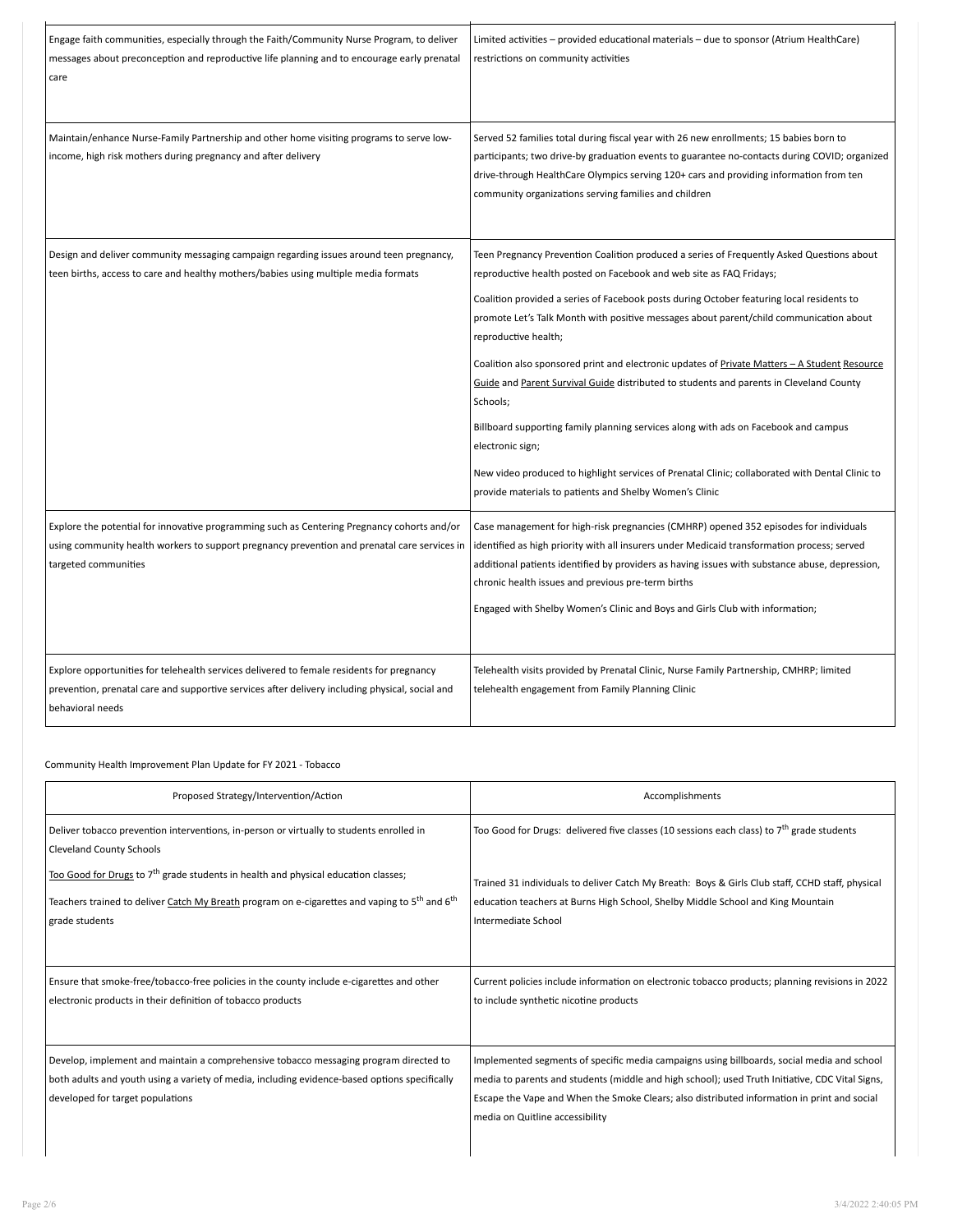| Facilitate delivery of multiple options for tobacco cessation programming to county residents<br>including but not limited to pharmacotherapy, counseling, group cessation classes and | Initiated follow-up with Atrium HealthCare staff to institute tobacco cessation delivered<br>through Atrium providers and practices - focus on adult patients; opened discussions with |
|----------------------------------------------------------------------------------------------------------------------------------------------------------------------------------------|----------------------------------------------------------------------------------------------------------------------------------------------------------------------------------------|
| telephone and text-based messaging formats                                                                                                                                             | school health and school administrative staff members for delivery of tobacco cessation                                                                                                |
|                                                                                                                                                                                        | assessments/curriculum on-site through one-on-one contact and virtual opportunities                                                                                                    |
|                                                                                                                                                                                        |                                                                                                                                                                                        |
|                                                                                                                                                                                        |                                                                                                                                                                                        |
| Actively participate in the Tobacco 21 campaign to increase the minimum legal tobacco age to                                                                                           | Produced and contracted for billboards supporting Tobacco 21 initiative; four billboards in                                                                                            |
| purchase and/or publicly consume tobacco products to age 21 years                                                                                                                      | county for 12-month period; reached approximately 18,000 individuals                                                                                                                   |
|                                                                                                                                                                                        |                                                                                                                                                                                        |
|                                                                                                                                                                                        |                                                                                                                                                                                        |
| Develop, implement and maintain episodic programming to target populations including                                                                                                   | Provided specific education to retail tobacco merchants through SYNAR program - made 112                                                                                               |
| educational materials and classes, health fairs and special events (ex: Great American                                                                                                 | visits for education/materials to merchants, conducted environmental scans for 13 Vape Shops                                                                                           |
| SmokeOut, Kick Butts Day, Menthol Free Sunday, National Night Out, Tobacco Awareness                                                                                                   | in the county;                                                                                                                                                                         |
| Month)                                                                                                                                                                                 | Participated in HealthCare Olympics drive-through event to distribute education materials with                                                                                         |
|                                                                                                                                                                                        | over 120 cars participating in the event - focus on information to families;                                                                                                           |
|                                                                                                                                                                                        | Provided special programs on COVID/tobacco use to participants at Senior Centers                                                                                                       |
|                                                                                                                                                                                        | Delivered Student Diversion interventions to nine students for vaping violations in Cleveland                                                                                          |
|                                                                                                                                                                                        | <b>County Schools</b>                                                                                                                                                                  |
|                                                                                                                                                                                        | Provided information on Menthol Free Sunday to churches participating in the Minority Health                                                                                           |
|                                                                                                                                                                                        | Council                                                                                                                                                                                |
|                                                                                                                                                                                        | Participated in National Night Out activities in Shelby and Kings Mountain with educational                                                                                            |
|                                                                                                                                                                                        | materials                                                                                                                                                                              |
|                                                                                                                                                                                        |                                                                                                                                                                                        |
|                                                                                                                                                                                        |                                                                                                                                                                                        |

Health Department staff members were affected by the appearance first of the Delta variant and then by the Omicron variant as they continued to deliver clinical services to patients. Staff also participated in multiple mass vaccine clinics as well as led testing efforts in the county. Both surgical and N95 masks were delivered to targeted populations at intervals throughout 2021 and comprehensive messaging consisting of social media updates, press releases and billboards were used to keep residents of the county informed about COVID-19 transmission, mitigation efforts and availability of testing resources and vaccines/boosters.

## Morbidity and Mortality Changes Since Last CHA

Current mortality data for Cleveland County is drawn from the North Carolina County Health Data Book for 2021.

## Leading Causes of Death – Unadjusted Death Rates per 100,000 Population – 2015-2019

|                | <b>Cleveland County</b>                       |                       |                     | <b>North Carolina</b> |                                               |                       |                     |
|----------------|-----------------------------------------------|-----------------------|---------------------|-----------------------|-----------------------------------------------|-----------------------|---------------------|
| Rank           | <b>Cause of Death</b>                         | # of<br><b>Deaths</b> | Rate per<br>100,000 | Rank                  | <b>Cause of Death</b>                         | # of<br><b>Deaths</b> | Rate per<br>100,000 |
| $\mathbf{1}$   | Diseases of the heart                         | 1,231                 | 253.1               | $\mathbf{1}$          | Cancer - all sites                            | 97.965                | 190.9               |
| $\mathbf{2}$   | Cancer - all sites                            | 1,213                 | 249.4               | $\overline{2}$        | Diseases of the heart                         | 94,498                | 184.1               |
| 3              | Chronic lower respiratory<br>diseases         | 440                   | 90.5                | 3                     | Chronic lower<br>respiratory diseases         | 26,861                | 52.3                |
| 4              | Cerebrovascular disease                       | 300                   | 61.7                | 4                     | Cerebrovascular disease                       | 25,344                | 49.4                |
| 5              | Alzheimer's disease                           | 249                   | 51.2                | 5                     | Alzheimer's disease                           | 21,256                | 41.4                |
| 6              | Other unintentional<br>injuries               | 247                   | 50.8                | 6                     | Other unintentional<br>injuries               | 21,107                | 41.1                |
| $\overline{7}$ | Diabetes mellitus                             | 235                   | 48.3                | $\overline{ }$        | Diabetes mellitus                             | 14,612                | 28.5                |
| 8              | Nephritis, nephrotic<br>syndrome, & nephrosis | 156                   | 32.1                | 8                     | Nephritis, nephrotic<br>syndrome, & nephrosis | 9,922                 | 19.3                |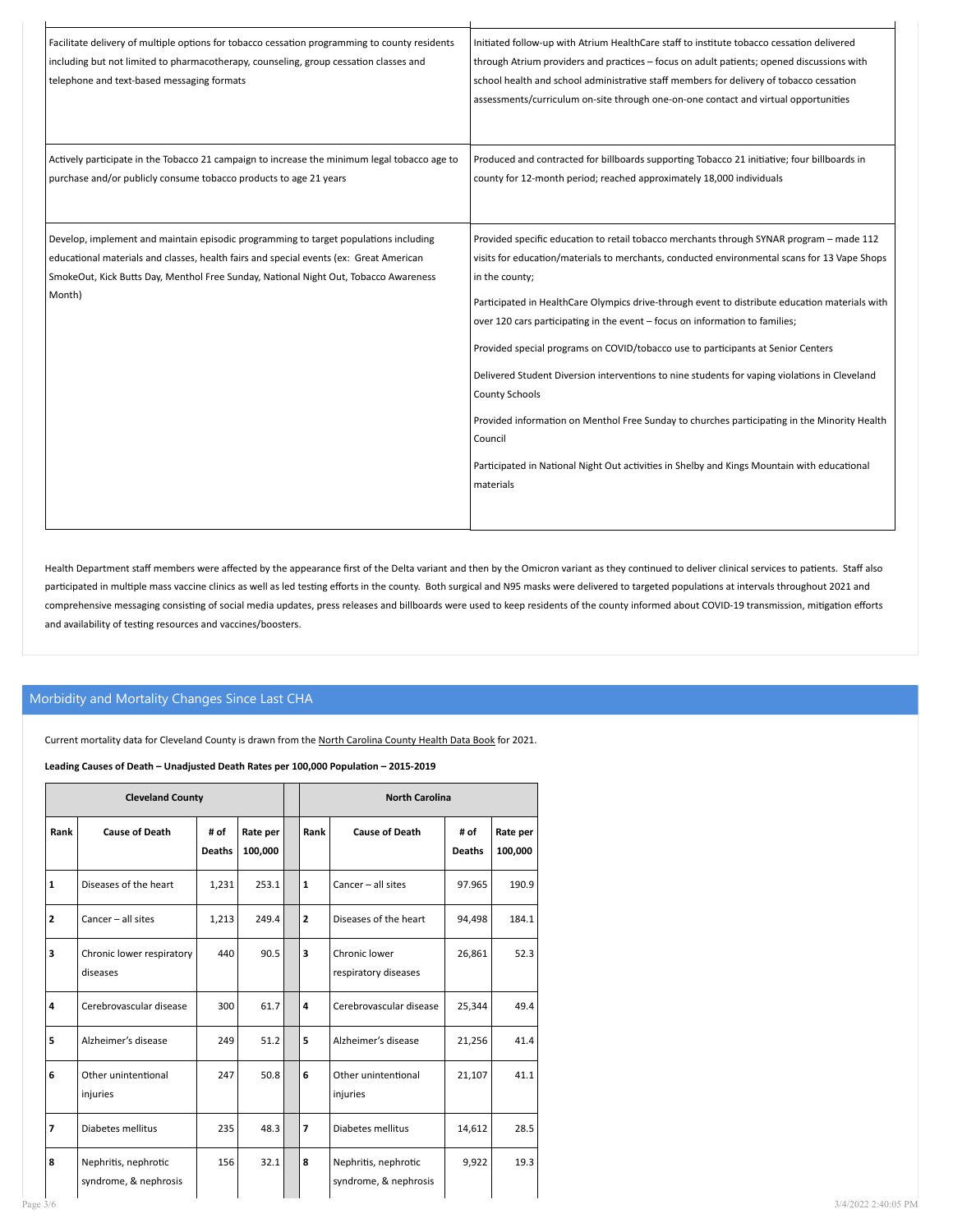|    | <b>Total All Deaths</b> | 6,186 | 1271.8 |    | <b>Total all Deaths</b>    | 462,786 | 901.7 |
|----|-------------------------|-------|--------|----|----------------------------|---------|-------|
| 10 | Septicemia              | 139   | 28.6   | 10 | Motor vehicle injuries     | 7,775   | 15.1  |
| 9  | Pneumonia and influenza | 146   | 30.0   | 9  | Pneumonia and<br>influenza | 9,888   | 19.3  |

Source: State Center for Health Statistics, North Carolina County Health Data Book 2021

Motor vehicle injuries ranked #2 for ages 00-19 years, #2 for ages 20-39 years and #8 for 40-64 years in Cleveland County. The local troop of the NC Highway Patrol has launched an initiative for more comprehensive patrolling of two-lane roads throughout the county where many of the motor vehicle injuries have occurred. Disparities continue to exist in death rates for African-American, non-Hispanic residents in the county in six areas: 222.3/100,000 for diseases of the heart, 67.4/100,00 for cerebrovascular disease, 190.3/100,000 for cancer-all sites, 62.5/100,00 for diabetes mellitus, 51.2/100,000 for nephritis, nephrotic syndrome and nephrosis and 52.4/100,000 for Alzheimer's disease. Death rates for male residents outpace those for female residents in diseases of the heart, cerebrovascular disease, cancer – all sites with the exception of breast cancer, diabetes mellitus, chronic lower respiratory disease (more males use tobacco), chronic liver disease, nephritis, nephrotic syndrome and nephrosis, and all other unintentional injuries (mainly unintentional poisoning). Females in the county exhibit a higher death rate (52.1/100,000) for Alzheimer's disease. There were 70 unintentional poisonings in the county from 2015-2019 for a rate of 16.6/100,000 compared to a state rate of 20.8/100,000. There were a total of 82 suicides (16.4/100,000) and 40 homicides (9.4/100,000) in the county from 2015-2019 compared to the state rates of 13.4/100,000 for suicides and 6.8/100,000 during the same me period. Risk factors affecting morbidity in Cleveland County include an aging population, overweight/obesity/physical inactivity, high blood pressure, high cholesterol and tobacco use. All or some combination of these factors are present in many residents of the county.

Teen pregnancy rates continue to fall in the county from 41.4/1000 in 2019 for teens 15-19 to 30.6/1000 for the same age group in 2020. The rate dropped significantly for white, non-Hispanic teens from 36.8/1000 in 2019 to 22.8/1000 in 2020. However, the rate for repeat pregnancies among all teens rose from 19.7/1000 in 2019 to 23.2/1000 in 2020. Both the number of cases and the rates increased for Chlamydia from 2019 (644 cases, 657.5/100,000 rate) to 2020 (657 cases, 670.8/100,000). An increase also occurred in the cases/rates for Gonorrhea from 2019 (312 cases, 318.5/100,000 rate) to 2020 (333 cases, 340.0/100,000 rate). Both cases and rates dropped for diagnoses of early syphilis and HIV.

The Cleveland County Health Department has played a major role in the county's response to the COVID-19 pandemic. CCHD has served as a major testing site for county residents throughout 2021 and worked with partner Kintegra Health to provide drive-through mass testing events on weekends during periods of high demand. CCHD has also provided mass vaccination clinics, first on-site at the Health Department facility and later on a drive-through basis using the Cleveland County Fairgrounds to accommodate even larger numbers of residents. Atrium HealthCare also conducted a major drive-through event in February. When booster shots became readily available, CCHD staff again conducted drive-through events. Currently the Health Department schedules testing five days a week at its facility and schedules vaccines and boosters through regular clinic service hours. The Health Department also maintains a resource list for alternate testing and vaccine/booster sites throughout the county.

A review of data around COVID-19 in the county reveals the following as of 3/1/2022:

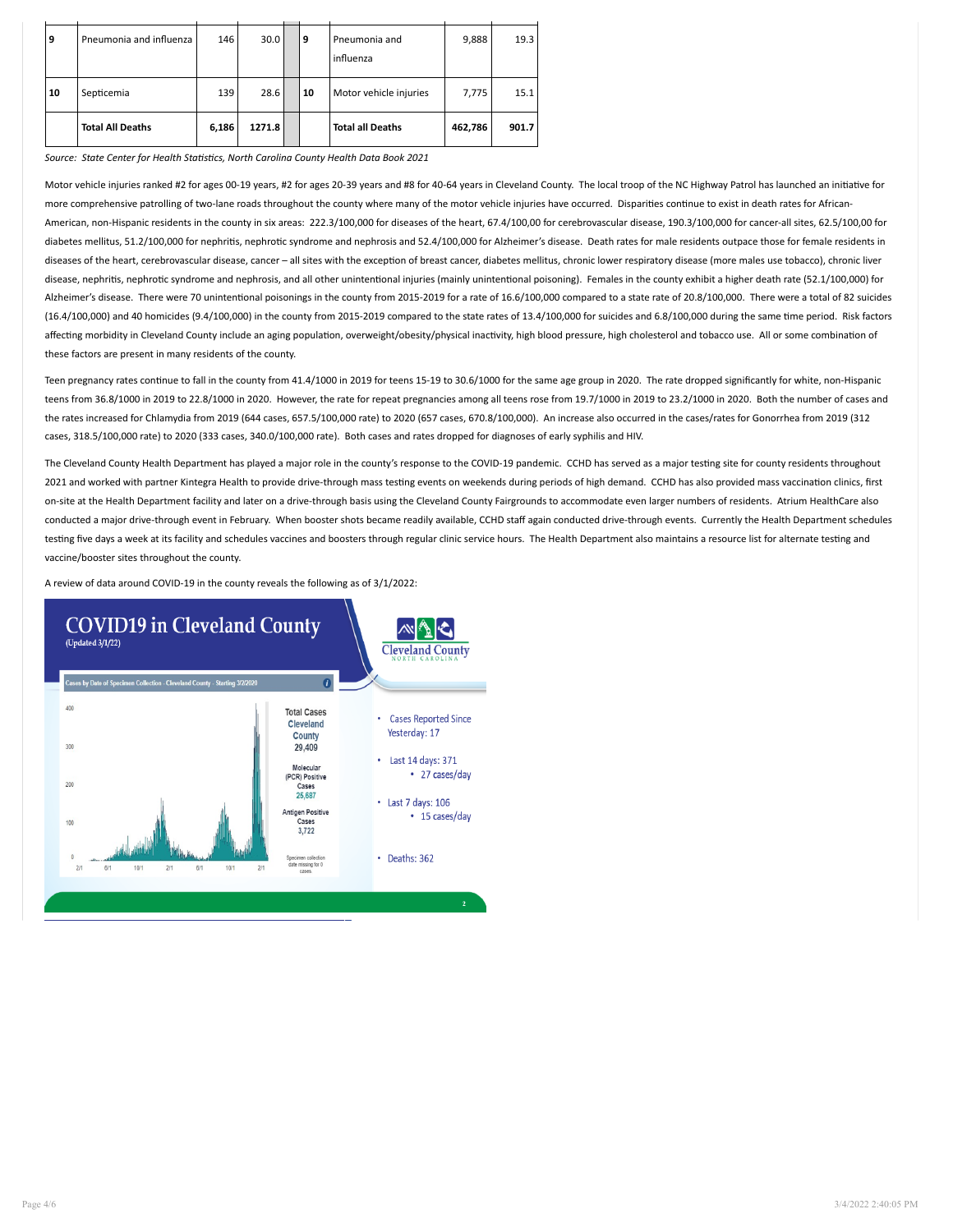

## Emerging Issues Since Last CHA

COVID-19 continued to drive service delivery by the Cleveland County Health Department in calendar year 2021. During the first half of the year, CCHD staff members concentrated on mass vaccination clinics as well as ramping up testing for county residents. School health staff nurses continue to complete testing and contact tracing for students enrolled in Cleveland County Schools and worked on the vaccine clinics as well. During the second half of the year, CCHD staff coped with the increase in COVID-19 cases with renewed efforts to get county residents vaccinated and boosted and increased testing capacity as well. CCHD staff also worked with county officials to mitigate the potential for even high case numbers with the cancellation of the Cleveland County Fair in September and the postponement of additional county-wide events such as the fall Livermush Festival. CCHD staff provided guidance to municipalities, faith communities and other organizations to reduce the potential for additional COVID-19 outbreaks.

Access to food resources continued to be an issue due to COVID-19 cases and the reluctance of many individuals to return to the workplace. CCHD staff updated and expanded the listing of food pantries in the county as well as the congregate meal settings that continued to offer carry-out meals to participants. Food insecurity rates rose to 20% of county residents with 8% of residents having limited access to healthy foods. 57% of students in Cleveland County Schools qualified for free or reduced lunches during the 2021 calendar year. Obesity rates for adults over 25 years of age continued to rise in 2021 from a self-reported rate of 31% in 2019 to 37% in 2021. Excessive drinking rates also rose slightly from 16% self-reported in 2019 to 17% in 2021. However, community benefit revenues from the ABC stores in Shelby and Kings Mountain increased contributions to the budget of the Community Organization for Drug Abuse Prevention during 2021. Adult tobacco use also increased from 18% self-reported by adults over age 25 in 2020 to a rate of 24% in 2021.

Mental health issues also increased since the last CHA was published in 2019. During 2021, the Ollie Harris Center for Behavioral Health, operated by Partners Behavioral Health MCO to serve residents of Cleveland County, was closed due to planned construction on the Health and Human Services Campus. The Ollie Harris Center previously served as a hub for mental health services operated by private providers and provided improved access for mental health clients to the col-located services offered by the Health Department and the Department of Social Services. The hub also served as a contact point for additional services provided by Partners through their ten-county service region. By August 2021 all of the private providers had secured alternative office space in the county which complicated the transportation needs of this population. Closure of this hub also meant that no Partners employees were available in the county for immediate mental health services. The location of two Kintegra Health Services facilities in Kings Mountain and Boiling Springs offered limited access to behavioral health services through that system.

Access to primary care services and to specialty care has also emerged as an issue since the last CHA in 2019. Individuals postponed primary care services for a variety of reasons – limited access by providers, on-going transportation issues and loss of employee health insurance plans as well as fear of even going to a healthcare provider office during the pandemic. Hospitals in the county were overwhelmed by COVID-19 cases and were forced to postpone elective procedures for patients. The opening of the two Kintegra locations eased this issue to a degree but all providers in the county found themselves dealing with staff shortages and patient compliance due to ongoing fears about COVID-19.